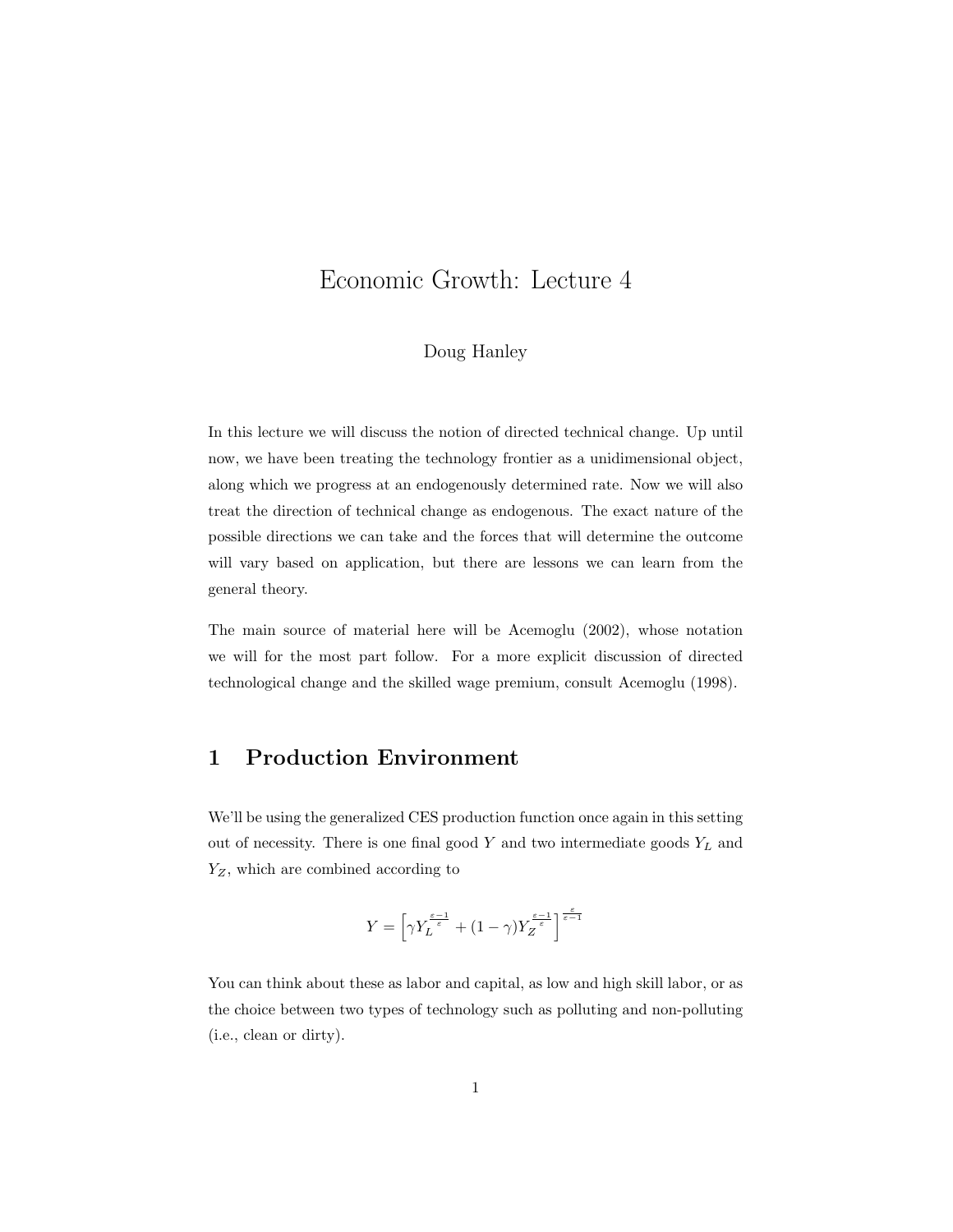Each intermediate is produced according to the so called lab equipment model. There are  ${\cal N}_L$  and  ${\cal N}_Z$  machine types that are used as inputs. Each is produced by a monopolist at constant marginal cost  $\psi$  and rented to intermediate producers at respective prices  $\chi^j_L$  and  $\chi^j_Z$ . The production functions are given by

$$
Y_L = \frac{1}{1-\beta} \left( \int_0^{N_L} \left[ x_L^j \right]^{1-\beta} dj \right) L^{\beta} \tag{1}
$$

$$
Y_Z = \frac{1}{1-\beta} \left( \int_0^{N_Z} \left[ x_Z^j \right]^{1-\beta} dj \right) Z^{\beta} \tag{2}
$$

Let the price of the respective intermediates be  $p<sub>L</sub>$  and  $p<sub>Z</sub>$ . Assuming competitive production of the final good, we can derive demand functions of the form

$$
Y_L = \gamma p_L^{-\varepsilon} Y \qquad \text{and} \qquad Y_Z = (1 - \gamma) p_Z^{-\varepsilon} Y \tag{3}
$$

On the intermediate production side, we similarly find for machine producers

$$
x_L^j = \left(\frac{p_L}{\chi_L^j}\right)^{1/\beta} L \quad \text{and} \quad x_Z^j = \left(\frac{p_Z}{\chi_Z^j}\right)^{1/\beta} Z \tag{4}
$$

while for raw input producers, we arrive at values for the factor prices  $w<sub>L</sub>$  and  $w_{\mathcal{Z}}$ 

$$
w_L = \left(\frac{\beta}{1-\beta}\right) p_L \left(\int_0^{N_L} \left[x_L^j\right]^{1-\beta}\right) L^{\beta-1} \tag{5}
$$

$$
w_Z = \left(\frac{\beta}{1-\beta}\right) p_Z \left(\int_0^{N_Z} \left[x_Z^j\right]^{1-\beta}\right) L^{\beta-1} \tag{6}
$$

Now we'll employ a trick to simplify the algebra. We know by now that when facing a demand curve with elasticity  $1/\beta$ , a monopolist will charge a price of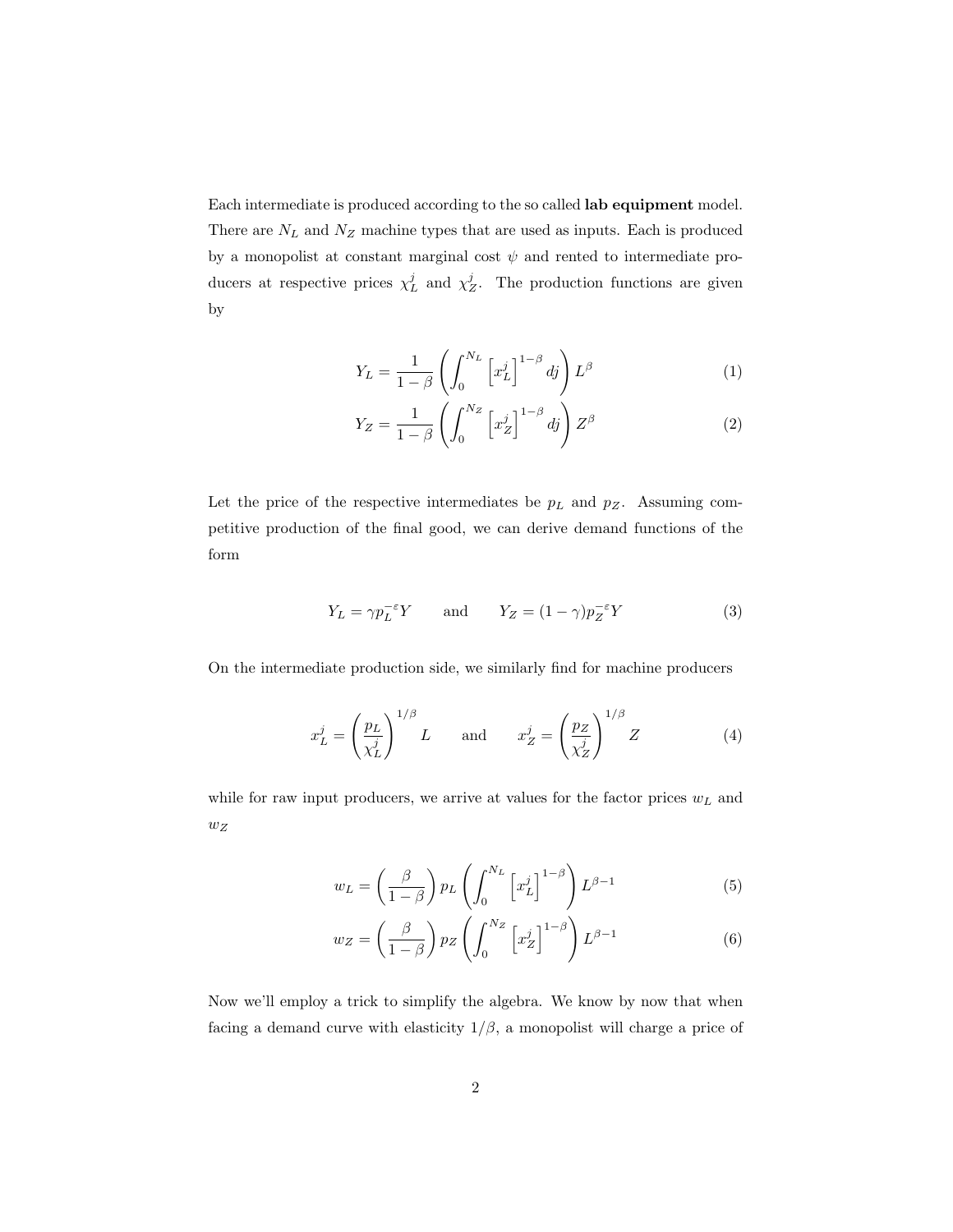$1/(1-\beta)$  times its marginal cost. Letting the marginal cost simply be  $\psi = 1-\beta$ then means the price will be  $\chi_L^j = \chi_Z^j = 1$  and the profit margin will be  $\beta$ . Thus profits will ultimately be

$$
\pi_L = \beta p_L^{1/\beta} L \quad \text{and} \quad \pi_Z = \beta p_Z^{1/\beta} Z
$$

Assuming for the moment that we are in a stationary world, the present value of owning a machine line is simply

$$
V_L = \frac{\beta p_L^{1/\beta} L}{r}
$$
 and 
$$
V_Z = \frac{\beta p_Z^{1/\beta} Z}{r}
$$

Now that we've established that outcomes will be symmetric at the machine level, we can dispense with differentiation. Plugging Equation (4) into Equation  $(1)$ , we find

$$
Y_L = \left(\frac{1}{1-\beta}\right) p_L^{(1-\beta)/\beta} N_L L \quad \text{and} \quad Y_Z = \left(\frac{1}{1-\beta}\right) p_Z^{(1-\beta)/\beta} N_Z Z
$$

Combining the above with Equation (3), one can find explicit values for  $Y_L$ ,  $Y_Z$ ,  $p<sub>L</sub>$ , and  $p<sub>Z</sub>$ , in addition to final output Y. We are however only interested in the relative values at this stage. Thus utilizing Equation (3) again we find the relative price

$$
p \equiv \frac{p_Z}{p_L} = \left(\frac{1-\gamma}{\gamma}\right)^{\beta \varepsilon/\sigma} \left(\frac{N_Z Z}{N_L L}\right)^{-\beta/\sigma}
$$

where  $\sigma \equiv \varepsilon - (\varepsilon - 1)(1 - \beta)$  is a measure of the output elasticity between L and Z and is greater or less than 1 as  $\varepsilon$  is greater or less than 1. Finally, this allows us to express the relative present values as

$$
\frac{V_Z}{V_L} = p^{1/\beta} \cdot \frac{Z}{L} = \left(\frac{1-\gamma}{\gamma}\right)^{\varepsilon/\sigma} \left(\frac{N_Z}{N_L}\right)^{-1/\sigma} \left(\frac{Z}{L}\right)^{(\sigma-1)/\sigma} \tag{7}
$$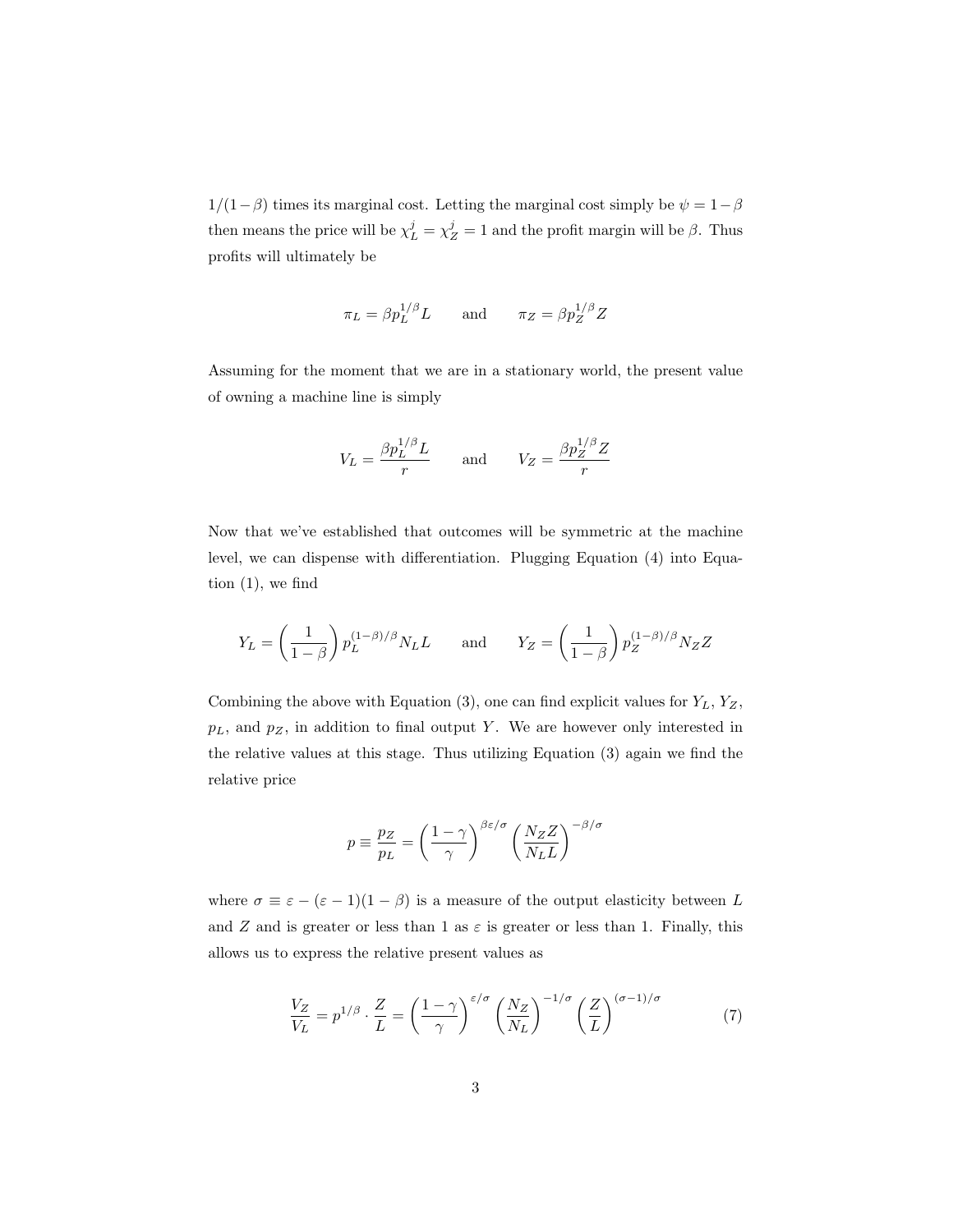The above decomposition emphasizes two distinct channels: (1) the **price ef**fect whereby goods that demand a higher price pass on higher returns to their input machines, which results in increased incentives to innovation; and (2) the market size effect whereby innovations, being non-rival, are more profitable in larger markets. The final term represents an attempt to discern the net impact of these two effects.

Of course, the above distinction could be said to be somewhat arbitrary given that intermediate prices are an endogenous object that are themselves functions of factor and machine prevalence. Nonetheless, it is a useful distinction to make in the real world. Additionally, one could instead decompose the effect into contributions from market size and factor prices. Combining Equation (4) and Equation (5), we can find the analogous ratio

$$
\frac{w_Z}{w_L} = p^{1/\beta} \cdot \frac{N_Z}{N_L} = \left(\frac{1-\gamma}{\gamma}\right)^{\varepsilon/\sigma} \left(\frac{N_Z}{N_L}\right)^{(\sigma-1)/\sigma} \left(\frac{Z}{L}\right)^{-1/\sigma} \tag{8}
$$

Here we can finally see the interpretation of  $\sigma$  as the derived price elasticity between Z and L. Additionally, we can discern the effect of changes in factor abundances on both the incentives for innovation and factor prices. In particular, so long as  $\sigma > 1$ , i.e. the two factors are gross substitutes, an increase in the relative abundance for Z will increase the relative gains to innovation on Z-machines, at least in the short term.

Turning to the factor price ratio, the short term effect of an increase in the relative abundance of Z will be to decrease this quantity. However, the longrun effect will depend on the endogenous innovation response through it's effect on  $N_Z/N_L$ . So long as  $\sigma > 1$ , there will be some "rebound," but the net longrun change is of interest too. For that we need to be more specific about the innovation technology.

Also of interest may be the share of income going to each of the factors. The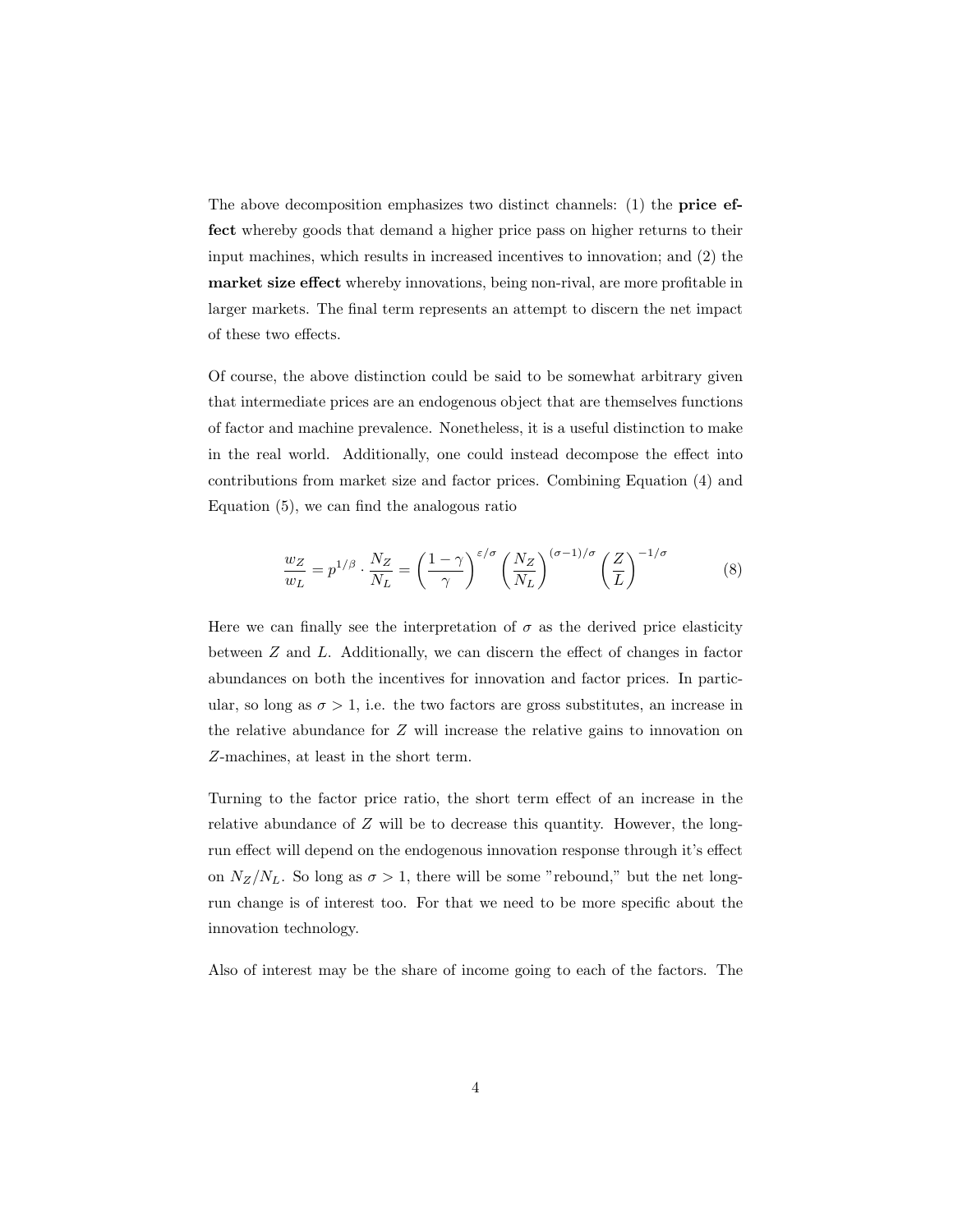ratio of these quantities will satisfy

$$
\frac{s_Z}{s_L} \equiv \frac{w_Z Z}{w_L L} = \left(\frac{1-\gamma}{\gamma}\right)^{\varepsilon/\sigma} \left(\frac{N_Z Z}{N_L L}\right)^{(\sigma-1)/\sigma}
$$

This again shows us the gross substitution effect and how things are pretty boring in the Cobb-Douglas ( $\sigma = 1$ ) world.

## 2 Innovation Structure

The paper raises some interesting points regarding state dependence in the path of innovation. That is, there is the possibility that doing innovation in a particular direction today changes the cost (or ease) of innovation in that or another direction tomorrow. However, for now we will focus on the base case of no path dependence. In particular, given research inputs  $R_L$  and  $R_Z$ , let the respective rates of machine invention be

$$
\dot{N}_L = \eta_L R_L \quad \text{and} \quad \dot{N}_Z = \eta_Z R_Z
$$

this leads naturally to the condition on valuations  $\eta_Z V_Z = \eta_L V_L$ . Defining the innovation cost ratio  $\eta \equiv \eta_Z/\eta_L$  and using Equation (7) this leads to the condition

$$
\frac{N_Z}{N_L} = \eta^\sigma \left(\frac{1-\gamma}{\gamma}\right)^\varepsilon \left(\frac{Z}{L}\right)^{\sigma-1}
$$

This confirms what we should have expected from the valuation ratio equation, that whether innovation is directed towards more abundant factors is determined by the gross substitutability  $\sigma$ . We can now use the above in conjunction with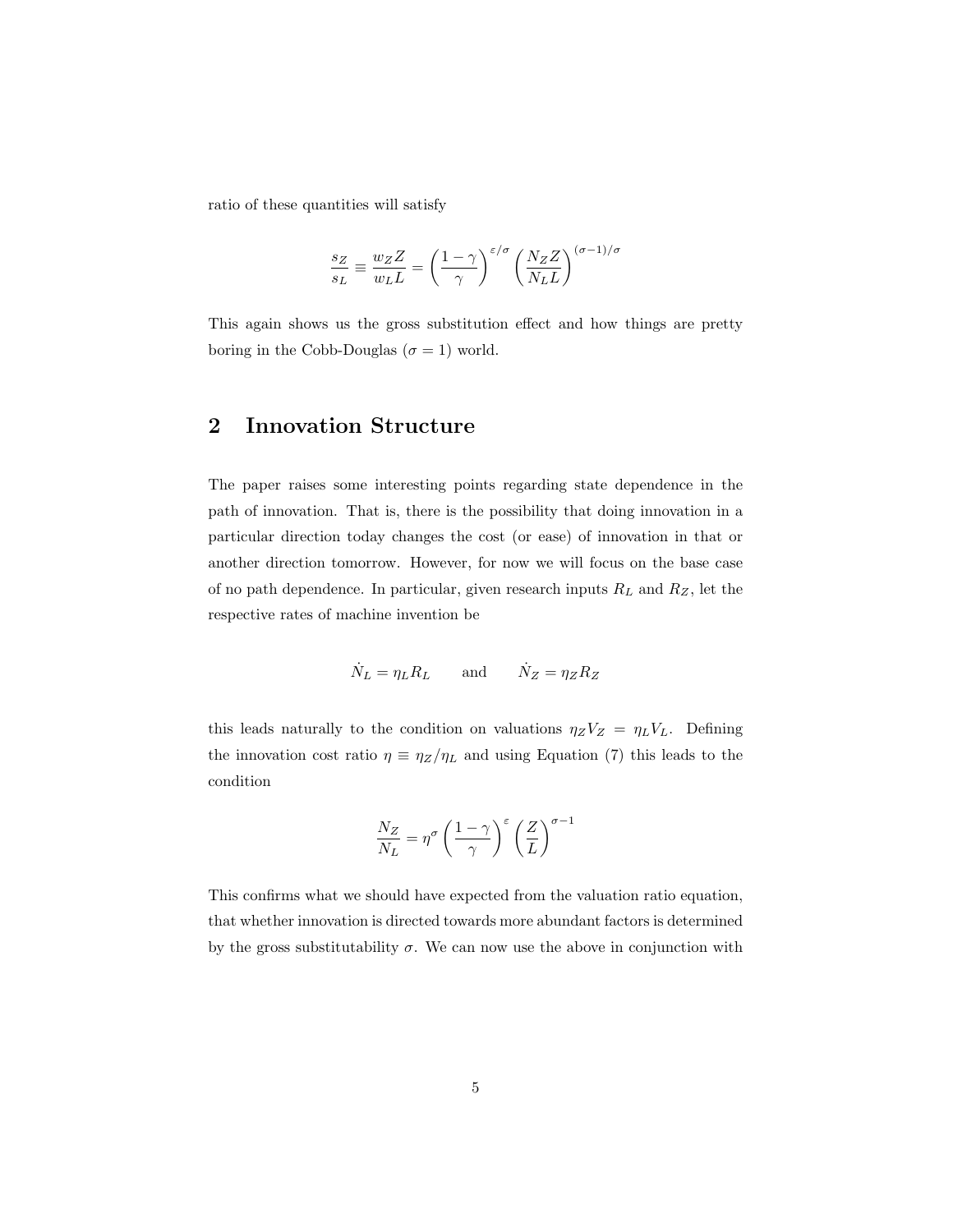Equation (8) to determine the long-run change in the relative factor prices

$$
\frac{w_Z}{w_L} = \eta^{\sigma-1} \left( \frac{1-\gamma}{\gamma} \right)^\varepsilon \left( \frac{Z}{L} \right)^{\sigma-2}
$$

Thus we arrive at the marquee result that the relative factor prices are in the long-run increasing in relative abundance when  $\sigma > 2$ , that is when the two factors are sufficiently substitutable. This can be expressed in an equivalent manner as a relationship between  $\beta$  and  $\varepsilon$ , namely

$$
\varepsilon > 1 + \beta^{-1}
$$

A similar calculation allows us to find the long-run income shares which yields long-run implications identical to those in the short-run

$$
\frac{s_Z}{s_L} = \eta^{\sigma - 1} \left(\frac{1 - \gamma}{\gamma}\right)^{\varepsilon} \left(\frac{Z}{L}\right)^{\sigma - 1}
$$

#### 2.1 State Dependence

Allowing for path dependence calls for a slightly generalized functional form for the cost of innovation, which is now specified by

$$
\dot{N}_L = \eta_L N_L^{(1+\delta)/2} N_Z^{(1-\delta)/2} S_L \quad \text{and} \quad \dot{N}_Z = \eta_Z N_Z^{(1+\delta)/2} N_L^{(1-\delta)/2} S_Z
$$

where  $S_L$  and  $S_Z$  now represent scientists that are employed to undertake research. The return to innovation will be  $V_L$  and  $V_Z$ , respectively. These will also be proportional to  $\pi_L$  and  $\pi_Z$  because each faces a common interest rate. Equating marginal returns to each type of innovation, we find

$$
\eta_L N_L^\delta \pi_L = \eta_Z N_Z^\delta \pi_Z
$$